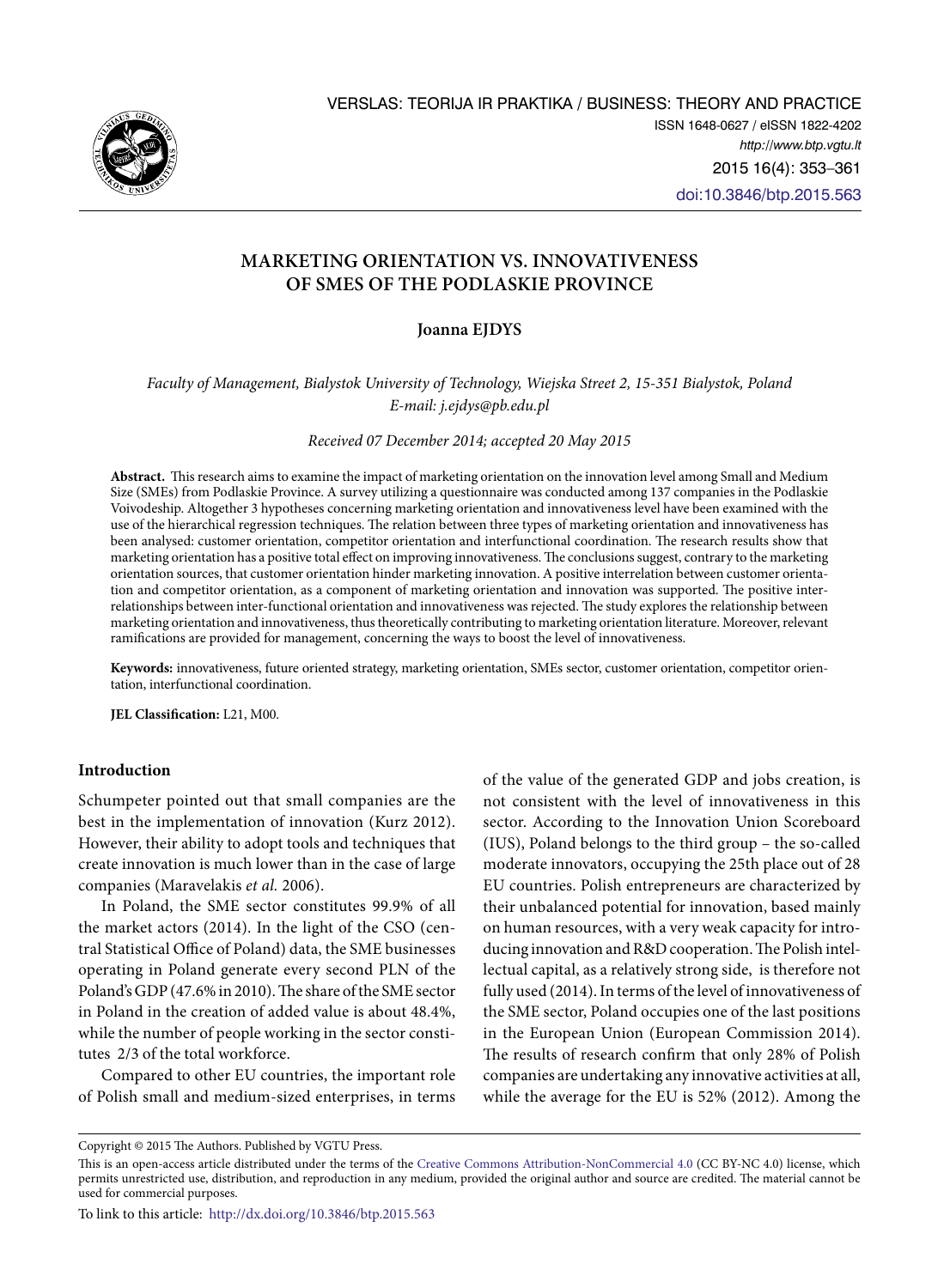30 analysed countries, the percentage of innovative small businesses in Poland represents 23% of all enterprises and it puts Poland in the penultimate place before Bulgaria (22%) (Zadura-Lichota 2013; PARP 2013).

The research of the sector of SMEs in Poland, performed in 2012 by the Polish Agency for Enterprise Development (PARP), indicates serious problems with elaboration and implementation of strategic development plans by that group of companies, while pointing out that, in management, short-term considerations dominate over the long-term perspective. The absence of a distinct perspective concerning the functioning and advancement of the majority of the surveyed enterprises of the SME sector is a serious threat to their development, because it does not encourage innovation efforts affecting the long-term competitiveness. According to the research conducted by PARP, in Polish small and medium-sized enterprise sector, planning future actions in a company is done spontaneously (67.7%). In 14.9% of the surveyed enterprises there is no future action planning. 9.3% of the companies plan their actions based on a written strategy, and around 7.7% use research and analyses results commissioned to external entities (Raźniewski 2010).

Regularity and continuity of the processes that result in the introduction of innovative changes is not a positive feature of the Polish company. Whereas, as the R. Rothwell observed, no systematic approach means that innovation is only a reaction to the actions of the competitors, to tackle the demands of the market or occasionally in response to emerging opportunities, not conscious, deliberately ongoing activities (Rothwell 1992). Still, a difficult challenge for the SME sector is the planning and implementation of strategic development plans, ensuring a gradual increase in innovativeness, and support for the development of intensive growth factors (knowledge, entrepreneurship, human capital). The review of literature, which aimed at analyzing the determining factors of innovation processes at the enterprise level, indicating that a significant problem is lack of capacity for perspective thinking (Lumpkin, Dess 1996; Radas, Bozic 2009; Rahab 2012; Huang, Wang 2011; Rhee *et al.* 2010; Laukkanen *et al.* 2013). The reasons for the low innovativeness of SMEs often lie in the lack of a systematic approach to strategic management – strategic orientation.

However, Van Auken and Sexton argue that because numerous SMEs are characterized by their lack of long range perspective, strategic orientation, as well as wellordered management process, customer orientation may become a crucial factor determining performance (Laforet 2008).

The main scientific objective of the study is to identify the relationship between the type of strategic orientation – marketing orientation and SMEs innovativeness. In particular, author tried to answer the following question: In what way do the three types of marketing orientation: customer orientation, competitor orientation and interfunctional coordination determine the level of innovation.

## **1. Theoretical background of marketing orientation**

Strategic orientations comprise the general framework for critical activities (Slater *et al*. 2006) or critical directions taken by a company (Gatignon, Xuereb 1997). It incorporates the theory or attitudes guiding a company's business performance. It constitutes a deeply grounded set of values and convictions that comprise the basis for actions and endeavors to harvest competitive advantage (Gatignon, Xuereb 1997; Zhou *et al.* 2005). Subsequently, strategic orientation has a determining impact on the type and character of the strategy utilized by the organization. Identification of strategic orientation seems to be one of the crucial elements preceding the strategic planning process. In the literature, most often mentioned are three types of strategic orientation of small and medium-sized businesses that determine their innovation: marketing orientation (marketing orientation), orientation towards learning and entrepreneurial orientation (Rhee *et al.* 2010). In literature we can find additional types of strategic orientation, e.g. brand orientation or technology orientation. However, in the case of small and mediumsized companies, their roles can be regarded as secondary.

In the light of literature review, marketing orientation seems to be crucial in the context of the impact on the innovativeness of the SMEs sector. Marketing orientation comprises the knowledge and understanding of customer and the competition. Marketing orientation essentially constitutes the basis for devising and implementing strategies, the aim of which is to ensure customer satisfaction, as well as achieve and maintain competitive advantage. This strategy was developed by Narver and Slater. Authors define marketing orientation, as corporate culture, characterize the organization's inclination to provide its customer with uperior value continuously (Slater, Narver 1994). The definition provided by Narver and Slater contains three behavioural components: customer orientation, competitor orientation and interfunctional coordination (Narver, Slater 1990). Also Kohli and Jaworski describe the essence of the notion of marketing orientation and provide a basis for the theory of marketing orientation. They define marketing orientation as the organization-wide propagation of market intelligence regarding the current and future needs of the customers, dissemination of information across the departments, as well as responsiveness across the whole organization to it (Kohli, Jaworski 1994). The proposed definition suggests that a measure of marketing orientation need only assess the degree to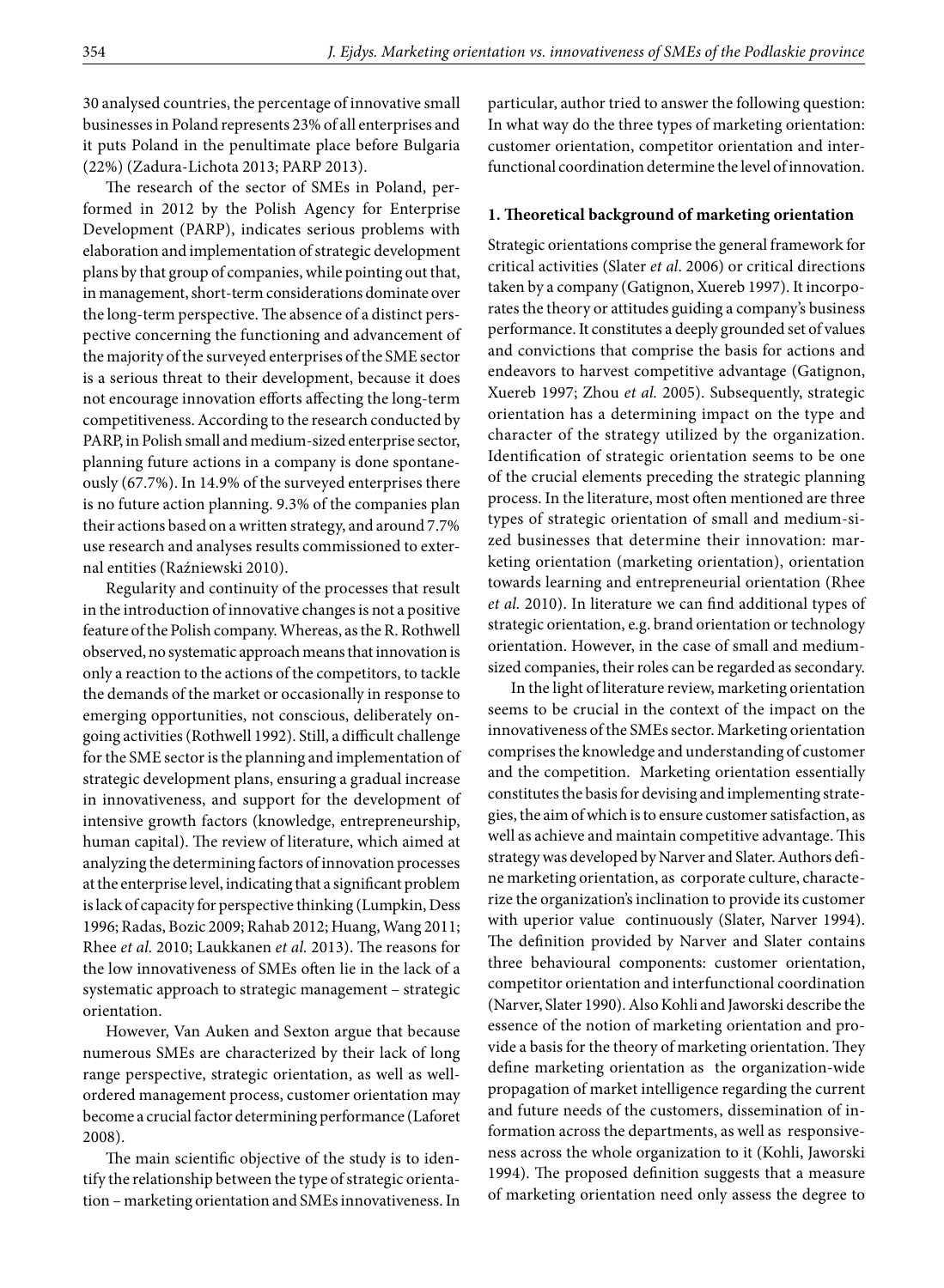which a company is market oriented, that is, to generate intelligence, disseminate it, and take actions based on it. Despite the fact that numerous other studies concerning marketing orientation have been reported, the majority of authors tend to adopt either the definition provided by Kohli and Jaworski or by Narver and Slater, or utilize them in the role of a point of origin.

As P. Drucker notices "Business purpose can be defined in only one way: The creation of a customer. … Hence, all business enterprises have only two-basic objectives: marketing and innovation" (Drucker 1954). For this reason the interrelation between marketing orientation and innovation has been debated for decades (Han *et al.* 1998; Atuahene-Gima 1996; Zhang, Duan 2010; Lado, Maydeu-Olivares 2001). Marketing orientation in relation to innovation is the object of scientific interest, from the perspective of the three constituents of this orientation: customer orientation, competitor orientation and interfunctional coordination (Han *et al.* 1998; Grinstein 2008), (Naidoo 2010) different types of innovations: technical innovations (Han *et al.* 1998), administrative innovations (Han *et al.* 1998), product innovation (Atuahene-Gima 1996; Zhang, Duan 2010; Nasution *et al.* 2011) and also types of products: new-to-the-world and me-too-products

products (Lukas, Ferrell 2000); radical and incremental innovation (Baker, Sinkula 2007; Li *et al.* 2008).

A number of scholars argue that marketing orientation have a negative impact on product innovation and organizational performance, as its consequence is the development of uncompetitive "me-too" products instead of actual innovations (Bennett, Cooper 1981). On the other hand, other academics suggest that marketing orientation induces successful innovation and greater organizational performance (Jaw *et al.* 2010; Baker, Sinkula 2007; Kohli, Jaworski 1994; Nazarko *et al.* 2013). The main findings of the study concerning the interrelation between marketing orientation and innovation are shown in Table 1.

For the purpose of this work, the author explores whether marketing orientation improves the organizational innovativeness of Polish SMEs companies.

## **2. Methodology**

As stated by Narver and Slater, the marketing orientation construct has been conceptualized into three distinctive behavioural constituents: customer orientation, competitor orientation and interfunctional coordination (Narver, Slater 1990). Customer orientation and

Table 1. Marketing orientation and innovation as an object of empirical research

| Author( $s$ )                | Examined relationships                                                                                         | Findings                                                                                                                                                                                                                                                                                                                                                                                                                                                                                                                                 |
|------------------------------|----------------------------------------------------------------------------------------------------------------|------------------------------------------------------------------------------------------------------------------------------------------------------------------------------------------------------------------------------------------------------------------------------------------------------------------------------------------------------------------------------------------------------------------------------------------------------------------------------------------------------------------------------------------|
| (Slater,<br>Narver<br>1994)  | Marketing orientation-performance<br>Competitive environment-marketing<br>orientation-performance relationship | The conclusions fail to provide substantial support for the<br>moderator function of a competitive environment regarding the<br>relationship between marketing orientation and performance<br>In author's opinion it would pose a risk for a manager to attempt<br>to adjust a company's marketing orientation to match current the<br>conditions of the market<br>The fact of being market oriented can never be interpreted as a<br>negative                                                                                           |
| (Narver,<br>Slater<br>1990)  | Marketing orientation-performance                                                                              | Both in the cases of the commodity and non-commodity<br>businesses, marketing orientation is an essential determinant of<br>profitability                                                                                                                                                                                                                                                                                                                                                                                                |
| (Kohli,<br>Jaworski<br>1994) | Marketing orientation-performance                                                                              | There is a possible relation between marketing orientation<br>and business performance in general, however, under certain<br>conditions it may not be necessary<br>Under the conditions of stable market preferences, limited<br>competition, technologically turbulent industries, and developing<br>economies, marketing orientation may not be strongly related<br>to business performance. The managers of companies operating<br>under such conditions ought to closely consider the cost-benefit<br>ratio of marketing orientation |
| (Han<br>et al.<br>1998)      | Marketing orientation-innovation<br>Innovation-performance                                                     | Customer orientation has a positive influence on innovativeness<br>in technical areas and in administrative areas<br>Competitor orientation has a positive impact on innovativeness in<br>technical areas<br>Competitor orientation has no measurable direct influence on<br>organisational innovations<br>Interfunctional coordination has no noticable positive impact on<br>innovation in technical areas and in administrative areas                                                                                                 |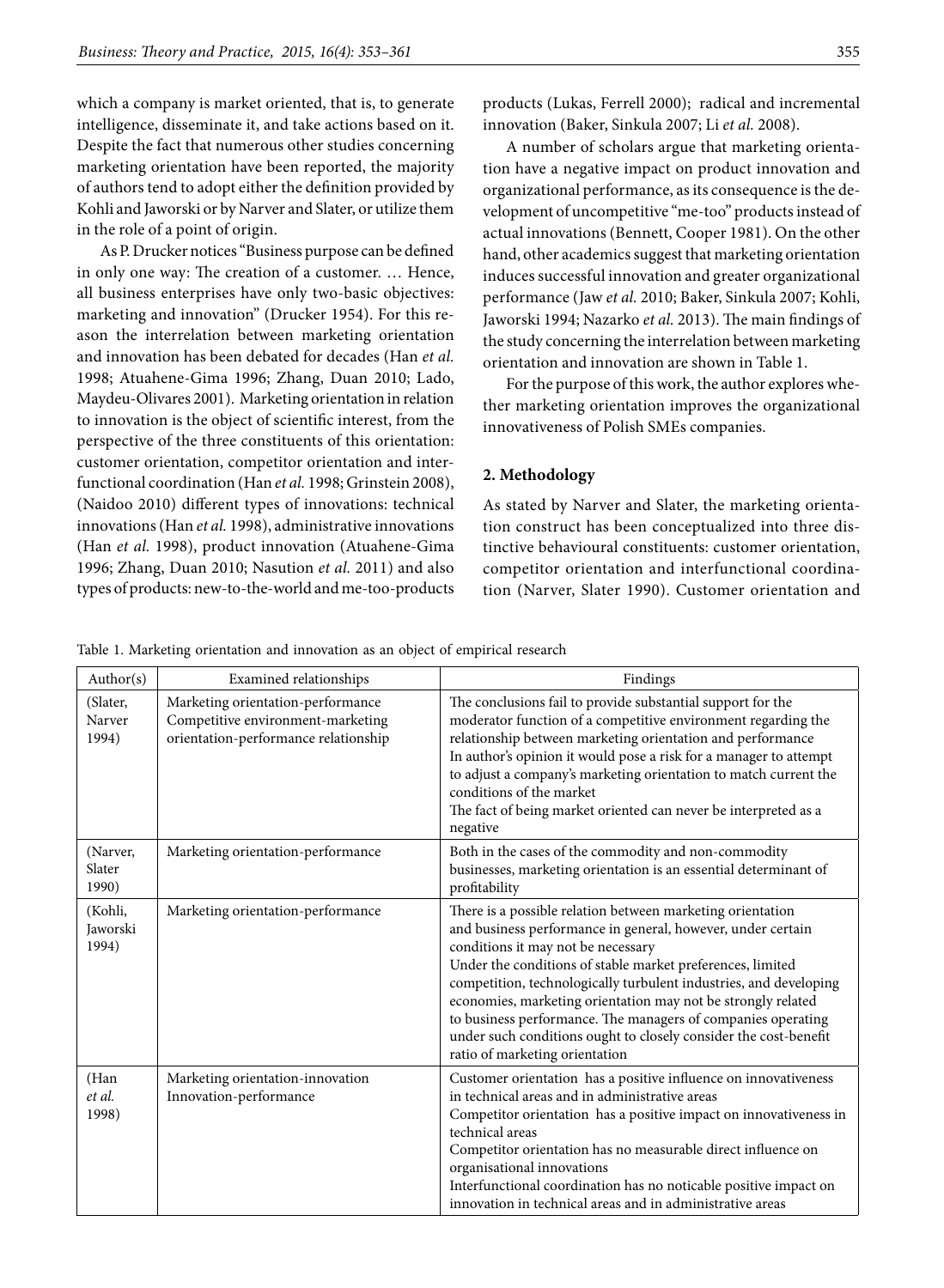*End of Table 1*

| Author(s)                          | Examined relationships                                                                                                                                                                                                                                                                                                                                                                                 | Findings                                                                                                                                                                                                                                                                                                                                                                                                                                                                                                                                                                                                                  |  |  |  |  |
|------------------------------------|--------------------------------------------------------------------------------------------------------------------------------------------------------------------------------------------------------------------------------------------------------------------------------------------------------------------------------------------------------------------------------------------------------|---------------------------------------------------------------------------------------------------------------------------------------------------------------------------------------------------------------------------------------------------------------------------------------------------------------------------------------------------------------------------------------------------------------------------------------------------------------------------------------------------------------------------------------------------------------------------------------------------------------------------|--|--|--|--|
| (Lukas,<br>Ferrell<br>2000)        | Costumer orientation-line extensions<br>Orientation towards competitors-more me-<br>too products<br>Interfunctional coordination-new-to-the-<br>world products                                                                                                                                                                                                                                         | Customer orientation boosts the introduction of new-to-the-world<br>products and lowers the introduction of me-too-products<br>Competitor orientation boosts the introduction of me-too products<br>and lowers the introduction of line extensions<br>Interfunctional coordination increases the introduction of line<br>extensions and lowers the introduction of me-too new-to-the-world<br>products                                                                                                                                                                                                                    |  |  |  |  |
| (Baker,<br>Sinkula<br>2007)        | Marketing orientation-radical innovation<br>Marketing orientation-incremental<br>innovation<br>Marketing orientation-new product success                                                                                                                                                                                                                                                               | Strong marketing orientation supports the balance between<br>incremental and radical innovation by shifting firms' innovation<br>priority more in the direction of radical innovative measures                                                                                                                                                                                                                                                                                                                                                                                                                            |  |  |  |  |
| (Zhang,<br>Duan<br>2010)           | Marketing orientation-innovation<br>Proactive marketing orientation-innovation<br>Marketing orientation-product<br>performance.<br>Responsive marketing orientation-product<br>innovation performance<br>Proactive marketing orientation-product<br>innovation performance.<br>Technological turbulence-relationship<br>between responsive marketing orientation<br>and product innovation performance | The research highlights the significance of both types of marketing<br>orientation to manufacturers in the course of the process of<br>product innovation<br>The total consequence of proactive marketing orientation<br>regarding new product success is greater than that of responsive<br>marketing orientation<br>The direct path is dominant regarding the total effect of responsive<br>marketing orientation on the success of a new product, while<br>proactive marketing orientation impacts product innovation<br>performance mainly through innovativeness fulfilling the function<br>of a mediating variable. |  |  |  |  |
| (Laforet<br>2008)                  | Marketing orientation-company size<br>Marketing orientation-product innovation,<br>process innovation and organizational<br>culture                                                                                                                                                                                                                                                                    | In the case of marketing orientation, following the activities of<br>the competitors, minding the environment and staying abreast of<br>technological advancements are more important for innovative<br>enterprises than discovering the method of meeting the current<br>and future needs of the customers<br>The results do not provide any support for the relationship<br>between customer orientation and a company's innovativeness                                                                                                                                                                                 |  |  |  |  |
| (Cambra-<br>Fierro et<br>al. 2011) | Inter-firm marketing orientation                                                                                                                                                                                                                                                                                                                                                                       | The study establishes a scheme for the clarification and extension<br>of the IMO construct<br>In the case of vertical relationships, IMO can be seen as a of<br>learning consisting of the coordination of activities and joining<br>efforts between companies in order to serve a common group of<br>customers                                                                                                                                                                                                                                                                                                           |  |  |  |  |
| (Jaw et al.<br>2010)               | Marketing orientation-innovation resources<br>Marketing orientation-innovation rewards<br>Marketing orientation-new service<br>development (NSD)                                                                                                                                                                                                                                                       | A culture that is market-oriented enhances the deployment of<br>resources related to strategic innovation and motivates employees<br>to develop new services<br>Marketing orientation can constitute an innovative corporate<br>culture strongly encouraging and supporting creative efforts                                                                                                                                                                                                                                                                                                                              |  |  |  |  |
| (Li et al.<br>2008)                | Marketing orientation (responsive and<br>proactive)-innovations (radical and<br>incremental innovations)                                                                                                                                                                                                                                                                                               | Proactive marketing orientation exerts more influence on radical<br>innovations than on responsive marketing orientation<br>Responsive market-orientation has a larger impact on incremental<br>innovations than proactive market-orientation                                                                                                                                                                                                                                                                                                                                                                             |  |  |  |  |
| (Naidoo<br>2010)                   | Marketing orientation-marketing<br>innovation capability<br>Marketing orientation-competitive<br>advantage                                                                                                                                                                                                                                                                                             | The positive interrelation between customer orientation as a<br>component of marketing orientation and marketing innovation is<br>not supported<br>Positive interrelationship between competitors orientation and<br>marketing innovation was confirmed<br>The positive interrelation between inter-functional orientation and<br>marketing innovation was confirmed                                                                                                                                                                                                                                                      |  |  |  |  |
| (Nasution<br>et al.<br>2011)       | Integrated marketing orientation-<br>innovation<br>Integrated marketing orientation-customer<br>value                                                                                                                                                                                                                                                                                                  | Integrated marketing orientation seems to be a significant<br>predictor of innovativeness and customer value<br>Marketing orientation has a significant positive influence on product<br>innovativeness                                                                                                                                                                                                                                                                                                                                                                                                                   |  |  |  |  |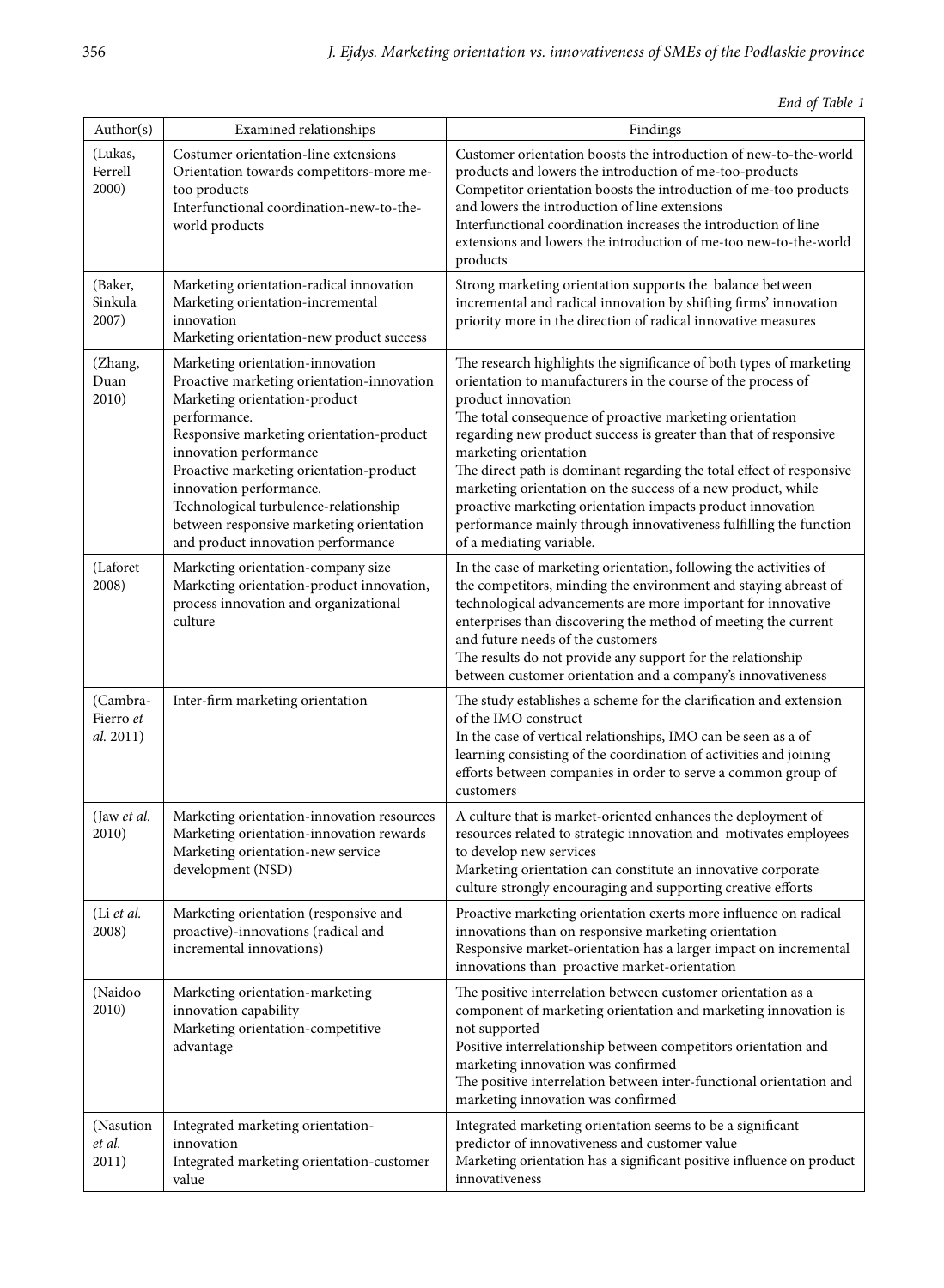competitor orientation include all of the actions connected with the acquisition of intelligence concerning the buyers and competitor within the target market and its dissemination throughout the business(es). Customer orientation obliges the seller to understand the entire value chain of a buyer, not only in its present state but also its evolution over time, depending on the internal and market dynamics. Competitor orientation expresses the seller's understanding of the short-term pros and cons, as well as long-term strategies and capabilities of both the crucial current and crucial potential competitor (Day, Wensley 1998). Interfunctional coordination is based on information concerning the customer and competitor and comprises the coordinated efforts of a business, frequently with the involvement of more than just the marketing department in order to create superior value for the buyers (Narver, Slater 1990).

The proposed hypotheses are presented according to the relationships between the types of marketing orientation and innovativeness. Attention should be given to the fact that the model and the hypotheses have been defined for small and medium size enterprises.

- H1: Customer orientation will have a positive impact on innovativeness
- H2: Competitor orientation will have a positive impact on innovativeness
- H3: Interfunctional coordination will have a positive impact on innovativeness

For the needs of this research the survey methodology was used for data collection. On the basis of the proposed conceptual model, a series of activities have been developed on the basis of literature review and adapted to the needs of the current research. As the constructs of interest cannot be directly observed, a series of measures were applied for each of the target constructs. The author modified the marketing orientation scale according to Narver and Slater, which was used in various marketing orientation studies (Han *et al.* 1998; Lukas, Ferrell 2000). Eight items were used to measure the customer orientation, three items to measure the orientation towards competitors, three items to measure interfunctional coordination and 10 items to measure the innovativeness level (see the appendix). The questionnaires of the survey, were distributed between May 2014 and October 2014, while maintaining full confidentiality. All of the constructs were gauged with the use of the seven-point Likert scale in order to assess the degree of agreement or disagreement of the respondents with each of the items  $(1 = \text{completely}})$  disagree to 7 = completely agree). The Cronbach's constructs' alpha coefficients were used (ranging from 0.69 to 0.89). The coefficient alphas amounted to .85 (customer orientation), .89 (competitors orientation), .69 (interfunctional coordination), and .90 (innovativeness level).

### **3. Results**

The reported study has the form of a cross-sectional survey on a sample of 137 SMEs, from the Podlaskie region of Poland. The Podlaskie region was selected because the recent level of innovativeness of the Podlaskie enterprises is almost the lowest in the country. Therefore, on the one hand, there is a need to search for the causes of such a low level of innovativeness and, on the other hand, the need of identification of the best solutions to improve their innovativeness. The sampled companies are active in several sectors, including production and services company. Among them, 57.7 percent are micro companies (employing between 1–9 employees), 24.1 percent are small sized companies (employing between 10–49 employees) and 18.25 percent are medium firms (employing between 50–249 employees).

The author examined the correlation between three types of marketing orientation of the firms and the level of their innovativeness. As can be seen in Table 2, all of the constituents of marketing orientation are significantly related to the company's degree of innovativeness.

As shown in Table 3, H1 and H2 were supported. The impact of the two dimensions of marketing orientation (customer orientation and competitor orientation), as well as the characteristics of organizational innovativeness

Table 2. Correlation matrix, Alpha, means and standard deviations (Pearson correlation coefficient)

|                                                 | Alpha | Mean | Standard deviation | orientation<br>Customer | Orientation towards<br>competitor | Interfunctional<br>orientation | innovativeness<br>Organizational |
|-------------------------------------------------|-------|------|--------------------|-------------------------|-----------------------------------|--------------------------------|----------------------------------|
| Custo-<br>mers<br>orien-<br>tation              | 0.85  | 5.26 | 0.98               | 1.00                    |                                   |                                |                                  |
| Orien-<br>tation<br>towards<br>compe-<br>titors | 0.89  | 4.88 | 1.30               | $0.623*$                | 1,00                              |                                |                                  |
| Inter-<br>func-<br>tional<br>coordi-<br>nation  | 0.69  | 5.38 | 1.03               | $0.562*$                | $0.448*$                          | 1.00                           |                                  |
| Organi-<br>zational<br>innova-<br>tiveness      | 0.90  | 3.92 | 1.27               | $0.439*$                | $0.425*$                          | $0.186*$                       | 1.00                             |

*Note:* \* Correlation are significant p < 0.05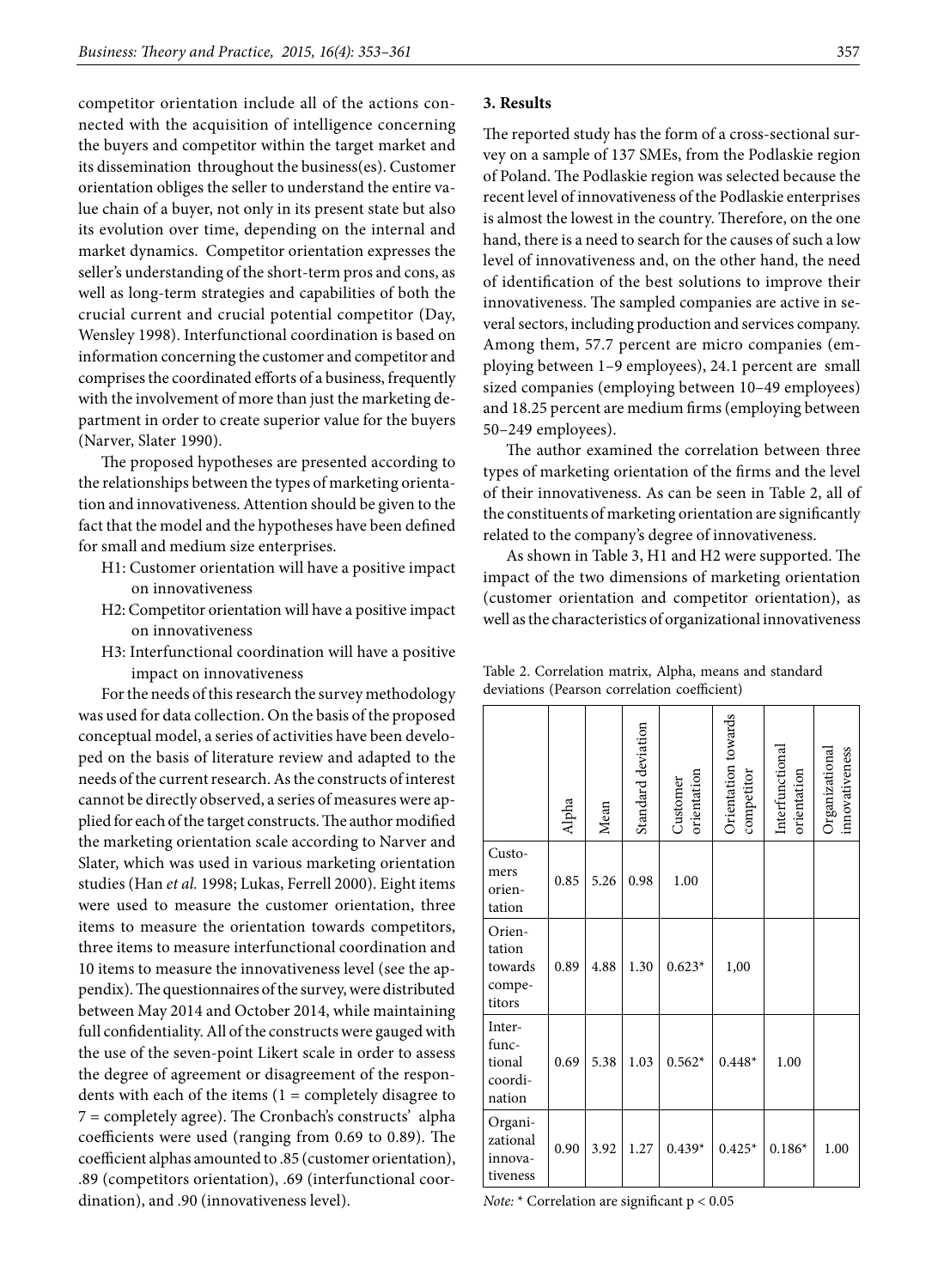|                               |  |                                     | Estimate | S.E. | C.R.     |       | <b>Hypotesis</b><br>testing |
|-------------------------------|--|-------------------------------------|----------|------|----------|-------|-----------------------------|
| Organizational innovativeness |  | <---   Customer orientation         | .442     | .096 | 4.596    | $***$ | Support                     |
| Organizational innovativeness |  | <---   Competitor orentation        | .261     | .073 | 3.587    | $***$ | Support                     |
| Organizational innovativeness |  | <---   Interfunctional coordination | $-.157$  | .093 | $-1.700$ | .089  | Reject                      |

Table 3. Test hypotheses results



Fig. 1. Path coefficients (regression weights)

were examined. The estimated results show that the paths are significant at the 0.05 level. The results of estimation show that H3 was rejected. The path from interfunctional coordination to innovativeness is insignificant (Table 3, Fig. 1).

#### **4. Discussions and implications**

The conducted literature studies confirmed the significant concern of the researchers regarding the issues of relationship between the marketing orientation and the level of innovativeness.

The research confirmed the existence of a significant and positive impact of the two components of marketing orientation: customer orientation (H1) and competitor orientation (H2) on the innovativeness of the surveyed companies. At the same time, a stronger positive relationship between the customer orientation and innovation of the surveyed companies was observed.

However, taking into account the relatively low level of innovativeness of SMEs from the Podlaskie region, as shown by the results, it can also be concluded that the organization strategies based on customer orientation are not sufficient and do not provide a significant improvement of the level of innovation. The explanation of the situation is the fact that very often adopting the customer orientation results in product imitation rather than innovation (Naidoo 2010). Neither do the results of the research conducted by other researchers confirm the positive relationship between the orientation towards consumers and innovation. The results of research conducted by Laforet confirm that in the case of marketing orientation, following the actions of the

competitors, minding the environment and staying abreast with technological changes are of more importance for innovative companies than discovering how to meet the current and future needs of the customer (Laforet 2008). Also the research by Naidoo confirmed that the positive relationship between customer orientation as a constituent of marketing orientation and marketing innovation is not supported (Naidoo 2010).

On the other hand, research conducted by Lukas and Forrell confirmed that customer orientation increases the introduction of new-to-the-world products and reduces the launching of me-too-products. New-to-the-world products are completely innovative and not derivative from older products, indicating a close relationship between the orientation towards consumers and business innovation (Lukas, Ferrell 2000). The organization, without a specific high level of innovation, will not be able to launch a completely new product (new-to-the world), and in the case of domination of the consumer-oriented strategy, they are only a source of ideas and inspiration.

The positive relationships between the competitor orientation and the innovativeness of the surveyed companies, confirmed by the studies, are consistent with the results of other authors. Also, in light of the opinions of other authors (Han *et al.* 1998; Naidoo 2010), the focus on competitor is an important factor in improving the innovativeness of an organization. The competitor orientation concerns the company's capability to identify, sustain and improve its strong sides (and minimise the weaknesses) in relation to other competitors. Taking into account the results obtained by Lukas and Ferrell it should, however, be borne in mind that competitor orientation raises the introduction of me-too products and limits the launching of line extensions (Lukas, Ferrell 2000), which can constitute a significant barrier to the development of an organization. Products of this type often are imitations of the products manufactured by the competitor and in the long term, will not provide the organization with a leading position on the competitive market, merely its survival.

H3 with respect to inter-functional coordination was rejected, which supports the results obtained by Han *et al.*, which confirmed the lack of a positive impact of the interfunctional coordination (MO) on innovativeness (Han *et al.* 1998). Inter-functional coordination concerns the company's capability to execute a coordinated effort among various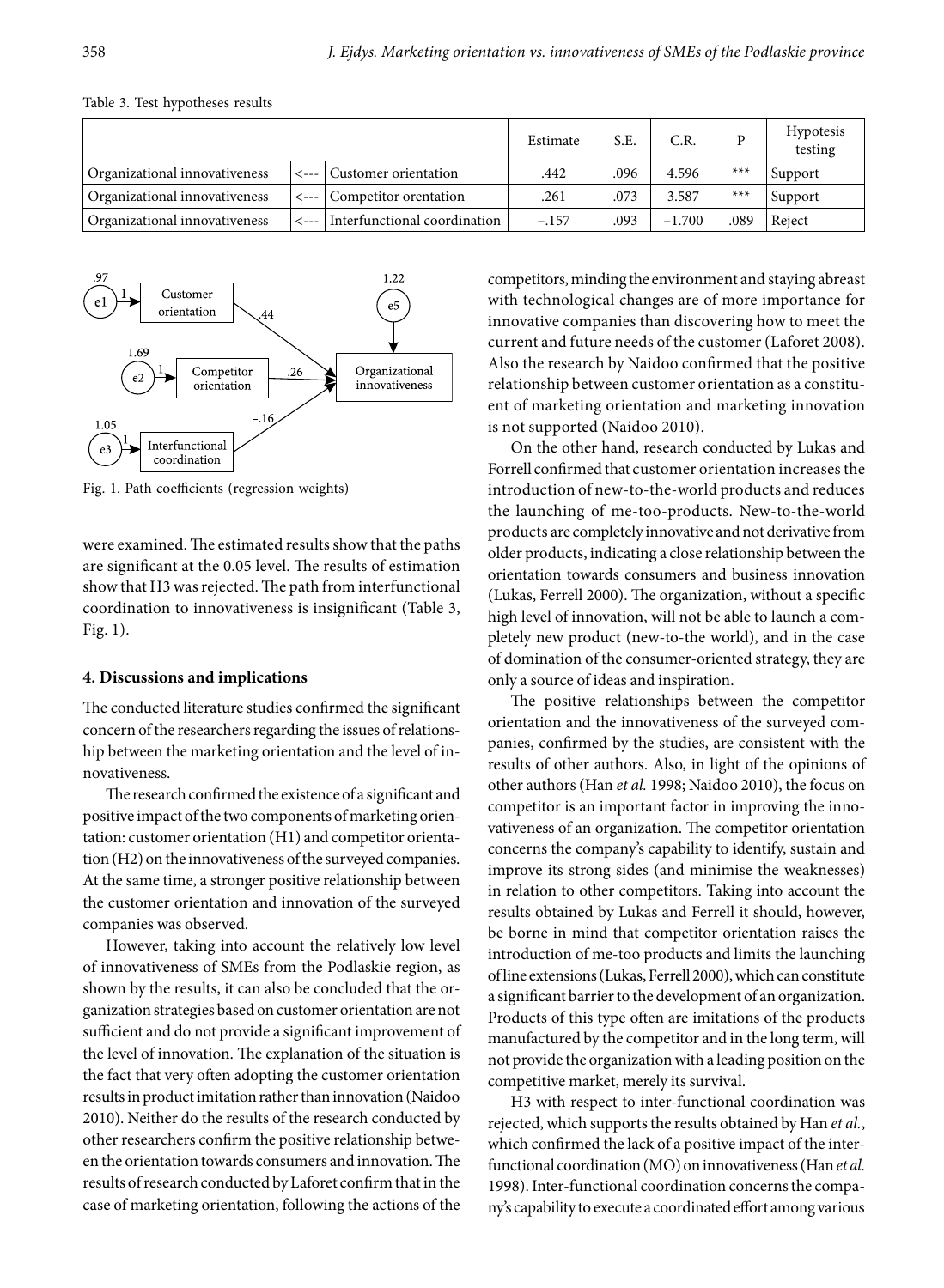functions while still remaining responsive to the needs and wants of the customers. The achieved results may also explain the low level of innovation of the Podlaskie enterprises in the light of research conducted by other authors. In contrast to the results obtained, Naidoo (2010) the research findings suggested that the surveyed SMEs, that are more likely to coordinate their activities across various functions, are more likely to be able to respond to market exigencies by the means of marketing innovation activities.

Most likely, the surveyed companies are characterized by responsive marketing orientation (RMO), which means that the company focuses on discovering and understanding the current and the expressed needs of its customers, not through proactive marketing orientation (PMO) which requires discovering and understanding the latent needs of the customers, which they company might still be unaware of (Li *et al.* 2008). However, to prove this explanation, further and deeper research is required. Generally, radical innovation is associated with lead-thecustomer strategies, highlighting the emerging or latent needs of customers.

In light of the results obtained by other researchers, there is no ambiguity indicating the positive relationships or the lack thereof between the three constructs of marketing orientation and organizational innovation. It can be seen that the direction of the relationship and its strength are dependent on the scale, type of market, the level of competition of the market on which the organization operates (Grinstein 2008) and the sector represented by the organization. Considering the above, the future studies should take into account the factors identified above.

#### **Conclusions and limitations**

The aim of this study was to empirically identify the interrelation between the type of strategic orientation – marketing orientation and SMEs innovativeness. In particular, the author sought to answer the question regarding the existing relations between the three constructs of marketing orientation: customer orientation, competitor orientation as well as inter-functional coordination, and the innovativeness of the surveyed companies.

By treating the analysed constructs as latent variables, based on the conducted review of the literature, the author has characterized them on the basis of observable variables that allowed to search for tested relationships between latent variables with the use of surveys.

Despite numerous studies conducted in this area by other researchers, in Poland this type of analysis have not yet been conducted. The search for the existing relationships was aimed to assist the author in explaining the relatively low level of innovation in the sector of small and medium-sized enterprises, as compared to other countries.

The presented results constitute the first studies of this type concerning Poland, and still require further study, being aware of the existing limitations.

The results confirmed that an important factor in improving the innovativeness of small and medium-sized is customer orientation and competitor orientation. Costumers orientation, means in particular process of understanding the current and future needs of customers, constant monitoring of the level of their satisfaction and commitment to ensure this satisfaction. Another important factor determining the level of innovativeness is competitor orientation, manifested in a rapid response to actions taken by competitors, which requires constant monitoring of the organizational environment. In the process of strategic analysis, it is necessary to analyze the strengths and weaknesses of the competitor and the dissemination and sharing this information inside the organization.

Comparing the strength of the existing relationship between two types of marketing orientation (consumers and competitor orientation) it can be seen that in the group of small and medium-sized enterprises consumer orientation. should dominate.

However, as in the case of any research, these findings have to be interpreted with caution because of a number of limitations. The first limitation of this study is its crosssectional character, as it limits the ability to grasp the causal connection between marketing orientation and innovativeness. The second limitation, of this research is the fact that its context (Podlaskie region) restrains the application of the results to other regional and national contexts. Nevertheless, the use of the Podlaskie region enables to increase our understanding of the role of marketing orientation within other contexts and assists in demonstrating the universality and global significance of that notion. Future research replicating this study in other national contexts would be a welcome addition to our comprehension of the relationship between marketing orientation and innovation.

### **References**

- Atuahene-Gima, K. 1996. Marketing orientation and innovation, *Journal of Business Research* 35: 93–103.
- Baker, W. E.; Sinkula, J. M. 2007. Does marketing orientation facilitate balanced innovation programs? An organizational learning perspective, *Journal of Product Innovation Management* 24: 316–334. http://doi.dx.org/10.1111/j.1540-5885.2007.00254.x
- Bennett, R. C.; Cooper, R. G. 1981. The misuse of marketing an American tragedy, *Business Horizons* 24: 51–61.
- Cambra-Fierro, J.; Florin, J.; Perez, L.; Whitelock, J. 2011. Inter-firm marketing orientation as antecedent of knowledge transfer, innovation and value creation in networks, *Management Decision* 49: 444–467. http://dx.doi.org/10.1108/00251741111120798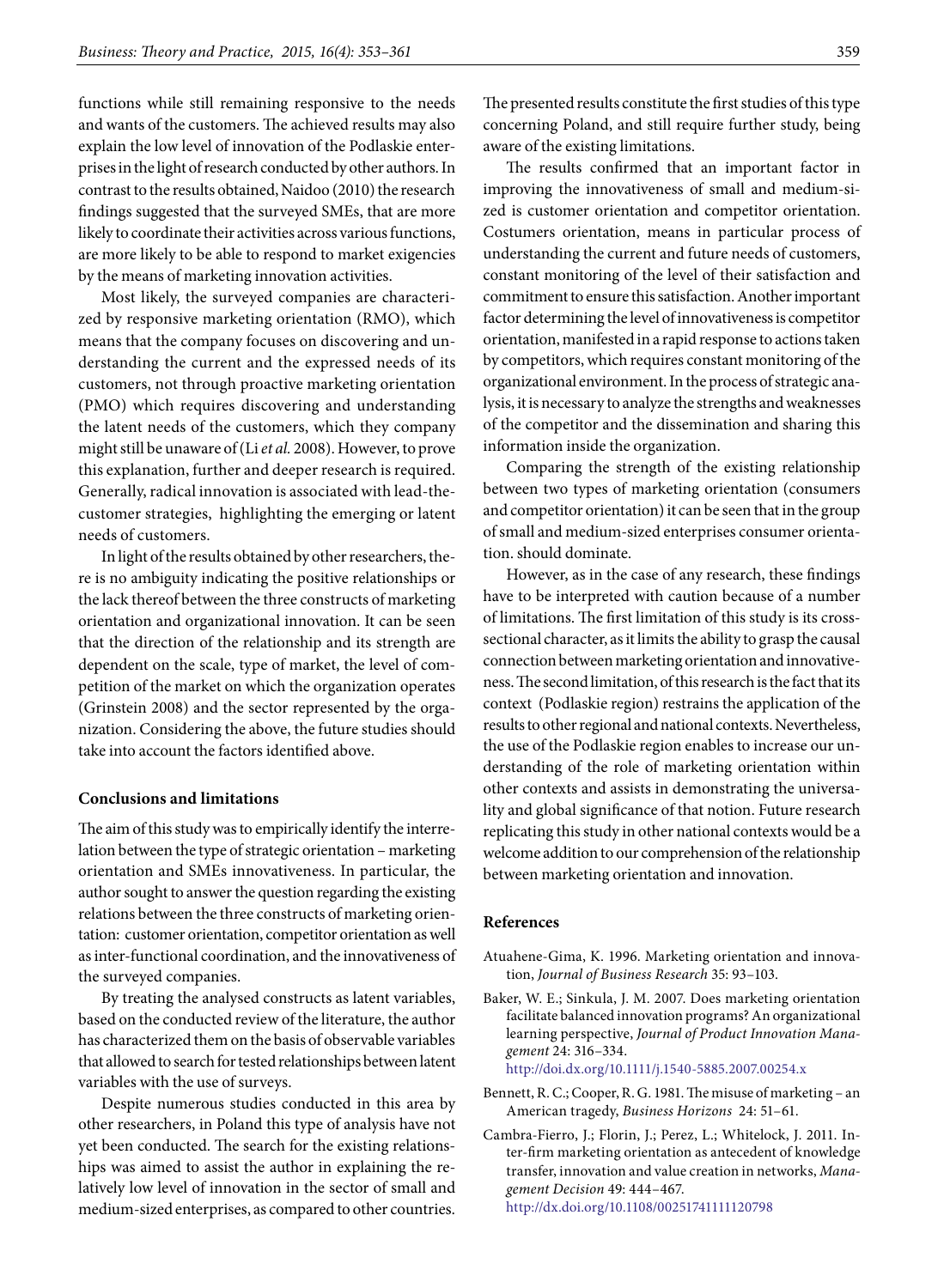- Day, G. S.; Wensley, R. 1998. Assessing advantage: A framework for diagnosing competitive superiority, *Journal of Marketing* 52: 1–20 [online], [cited 1 October 2014]. Available from Internet: http://www.jstor.org/stable/1251261
- Drucker, P. 1954. *The practice of management*. New York: Harper & Row Publishers.
- European Commision. 2014. *Innovation Union Scoreboard 2014*. Brussels [online], [cited 3 November 2014]. Available from Internet: http://ec.europa.eu/enterprise/policies/innovation/ files/ius/ius-2014\_en.pdf
- Gatignon, H.; Xuereb, J. M. 1997. Strategic orientation of the firm and new product performance, *Journal of Marketing Research* 34: 77–90 [online], [cited 12 October 2014]. Available from Internet: http://www.jstor.org/stable/3152066
- Grinstein, A. 2008. The effect of marketing orientation and its components on innovation consequences: a meta-analysis, *Journal of the Academy of Marketing Science* 36: 166–173. http://doi.dx.org/10.1007/s11747-007-0053-1
- Han, J. K.; Kim, N.; Srivastava, R. K. 1998. Marketing orientation and organizational performance: Is innovation a missing link?, *Journal of Marketing* 62: 30–45 [online], [cited 1 November 2014]. Available from Internet: http://www.jstor. org/stable/1252285
- Huang, S. K.; Wang, Y.-L. 2011. Entrepreneurial orientation, learning orientation, and innovation in small and medium enterprises, in *Proceedings of 7th International Strategic Management Conference,* 30 June – 2 July 2011, Paris, France, 24: 563–570.
- Jaw, C.; Lo, J.-Y.; Lin, Y.-H. 2010. The determinants of new service development: Service characteristics, marketing orientation, and actualizing innovation effort, *Technovation* 30: 265–277. http://doi.dx.org/10.1016/j.technovation.2009.11.003
- Kohli, A. K.; Jaworski, B. J. 1994. Marketing orientation: the construct, research propositions, and managerial implications, *Journal of Marketing* 54: 1–18 [online], [cited 1 November 2014]. Available from Internet: http://www. jstor.org/stable/1251866
- Kurz, H. D. 2012. Schumpeter's new combinations revisiting his theorie der wirtschaftlichen Entwicklung on the occasion of its centenary, *Journal of Evolutionary Economics* 22: 871–899. http://doi.dx.org/10.1007/s00191-012-0295-z
- Lado, N.; Maydeu-Olivares, A. 2001. Exploring the link between marketing orientation and innovation in the European and US insurance markets, *International Marketing Review* 18: 130–144.

http://dx.doi.org/10.1108/02651330110389972

- Laforet, S. 2008. Size, strategic, and marketing orientation affects on innovation, *Journal of Business Research* 61: 753–764. http://doi.dx.org/10.1016/j.jbusres.2007.08.002
- Laukkanen, T.; Nagy, G.; Hirvonen, S.; Reijonen, H.; Pasanen, M. 2013. The effect of strategic orientations on business performance in SMEs A multigroup analysis comparing Hungary and Finland, *International Marketing Review* 30: 510–535. http://dx.doi.org/10.1108/IMR-09-2011-0230
- Li, C.-R.; Lin, C.-J.; Chu, C.-P. 2008. The nature of marketing orientation and the ambidexterity of innovations, *Management Decision* 46: 1002–1026. http://dx.doi.org/10.1108/00251740810890186
- Lukas, B. A.; Ferrell, O. C. 2000. The effect of marketing orientation on product innovation, *Journal of the Academy of Marketing Science* 28: 239–247. http://dx.doi.org/10.1177/0092070300282005
- Lumpkin, G. T.; Dess, G. G. 1996. Clarifying the entrepreneurial orientation construct and linking it to performance, *Academy of Management Review* 21: 135–172 [online], [cited 22 November 2014]. Available from Internet: http://www.jstor. org/stable/258632
- Maravelakis, E.; Bilalis, N.;Antoniadis, A.; Jones, K. A.; Moustakis, V. 2006. Measuring and benchmarking the innovativeness of SMEs: A three-dimensional fuzzy logic approach, *Production Planning* & *Control* 17: 283–292. http://dx.doi.org/10.1080/09537280500285532
- Naidoo, V. 2010. Firm survival through a crisis The influence of marketing orientation, marketing innovation and business strategy, *Industrial Marketing Management* 39: 1311–1320. http://dx.doi.org/10.1016/j.indmarman.2010.02.005
- Narver, J. C.; Slater, S. F. 1990. The effect of a market ortentation on business profitabitity, *Journal of Marketing* 54: 20–35 [online], [cited 12 November 2014]. Available from Internet: http://www.jstor.org/stable/1251757
- Nasution, H. N.; Mavondo, F. T.; Matanda, M. J.; Ndubisi, N. O. 2011. Entrepreneurship: Its relationship with marketing orientation and learning orientation and as antecedents to innovation and customer value, *Industrial Marketing Management* 40: 336–345.

http://dx.doi.org/10.1016/j.indmarman.2010.08.002

- Nazarko, J.; Brzostowski, N.; Ejdys, J.; Glińska, E.; Halicka, K.; Kononiuk, A.; Kowalewska, A.; Krawczyk-Dembicka, E.; Łojkowski, W.; Magruk, A.; Nazarko, Ł.; Urban, W.; Paszkowski, J.; Pawluczuk, A.; Skorek, A.; Wasiluk, A. 2013. *Podlaska strategia rozwoju nanotechnologii do 2020 roku. Przełomowa wizja regionu.* Białystok: Oficyna Wydawnicza Politechniki Białostockiej [online], [cited 1 October 2014]. Available from Internet: http://ntfp2020.pb.edu.pl/pliki/Podlaska-Strategia-Rozwoju-Nanotechnologii-do-roku-2020.pdf
- PARP. 2013. *GEM. Global Entrepreneurship Monitor Polska 2012*. Warszawa [online], [cited 1 November 2014]. Available from Internet: http://www.parp.gov.pl/index/more/30487
- Radas, S.; Bozic, L. 2009. The antecedents of SME innovativeness in an emerging transition economy, *Technovation* 29: 438– 450. http://dx.doi.org/10.1016/j.technovation.2008.12.002
- Rahab, 2012. Innovativeness model of small and medium enterprises based on marketing orientation and learning orientation: testing moderating effect of business operation mode, in *International Conference on Small and Medium Enterprises Development with a Theme "Innovation and Sustainability in Sme Development" (Icsmed 2012),* 14–16 June, Jakarta, Indonesia, 4: 97–109. http://dx.doi.org/10.1016/S2212-5671(12)00325-5
- Raźniewski, P. 2010. *Strategia niszy rynkowej jako specyficzny element potencjału rozwojowego mikroprzedsiębiorstwa*. Raport z badań. Warszawa: PARP [online], [cited 10 November 2014]. Available from Internet: http://www.msp.krakow. pl/files/article/poradnik\_parp\_mikroprzedsiebiorstwa.pdf

Rhee, J.; Park, T.; Lee, D. H. 2010. Drivers of innovativeness and performance for innovative SMEs in South Korea: Mediation of learning orientation, *Technovation* 30: 65–75. http://dx.doi.org/10.1016/j.technovation.2009.04.008